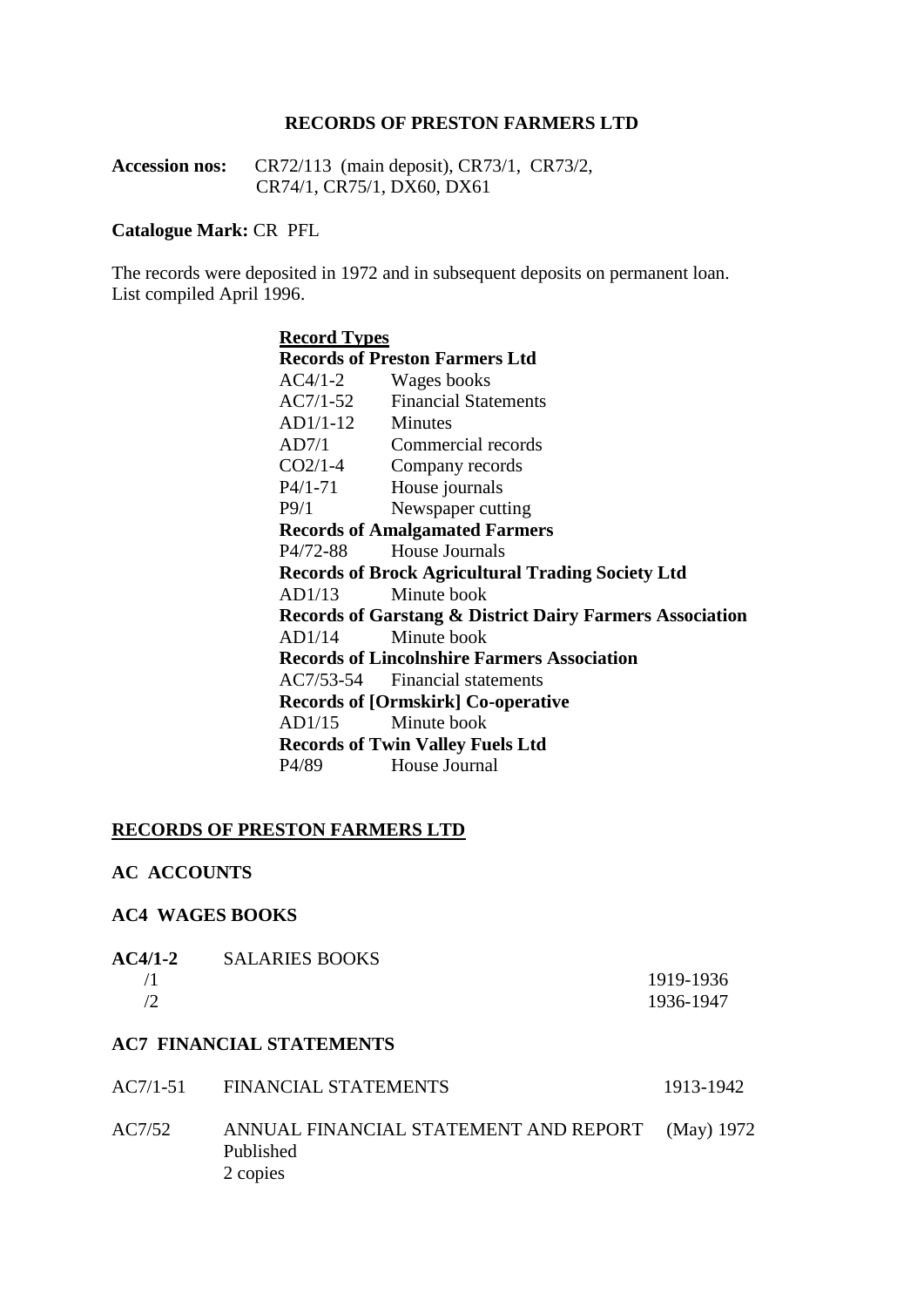## **AD ADMINISTRATIVE RECORDS AD1 MINUTES**

| $AD1/1-4$<br>$\sqrt{1}$<br>/2<br>/3<br>/4 | MINUTES, bundles of loose papers except for AD1/1<br><b>Book</b><br>(AGM, Monthly reports to 1942, History of society read | 1912-1921<br>1921-1933<br>1933-1938<br>1939-1951                |
|-------------------------------------------|----------------------------------------------------------------------------------------------------------------------------|-----------------------------------------------------------------|
| AD1/5                                     | at Jubilee meeting 1936)<br>MINUTE BOOK, Subcommittee                                                                      | 1937-1941                                                       |
| $AD1/6-7$<br>/6<br>/7                     | MINUTE BOOKS, Subcommittee, shorthand copies                                                                               | 1913<br>1914-1915                                               |
| AD1/8-12<br>/8<br>/9<br>/10<br>/11<br>/12 | FILES of working papers                                                                                                    | Early 1920s<br>1925-1931<br>1932-1934<br>1935-1936<br>1936-1942 |
|                                           | <b>AD7 COMMERCIAL RECORDS</b>                                                                                              |                                                                 |
| AD7/1                                     | <b>SUMMARY SALES REGISTER</b>                                                                                              | 1938-1959                                                       |
|                                           | <b>CO2 COMPANY RECORDS</b>                                                                                                 |                                                                 |
| CO2/1                                     | <b>RULE BOOK</b>                                                                                                           | [c1972]                                                         |
| CO2/2                                     | FILE of share applications, nos. 1-280                                                                                     | 1913-1917                                                       |
| $CO2/3-4$<br>/3<br>/4                     | <b>SHARE REGISTERS</b><br>Membership nos. 1-1379<br>Membership nos. 1380-2896                                              | 1928-1944<br>1929-1944                                          |
|                                           | <b>P4 HOUSE JOURNALS AND BULLETINS</b>                                                                                     |                                                                 |
| $P4/1-12$                                 | NEWSLETTERS Lancashire and Yorkshire News                                                                                  | 1971-1974                                                       |
| P4/13                                     | <b>NEWSLETTER</b> East Midlands News                                                                                       | (Jan-Feb) 1975                                                  |
| $P4/14-23$                                | NEWSLETTERS North West News                                                                                                | 1974-1976                                                       |
| P4/24-71                                  | <b>NEWSLETTERS</b>                                                                                                         | 1976-1988                                                       |